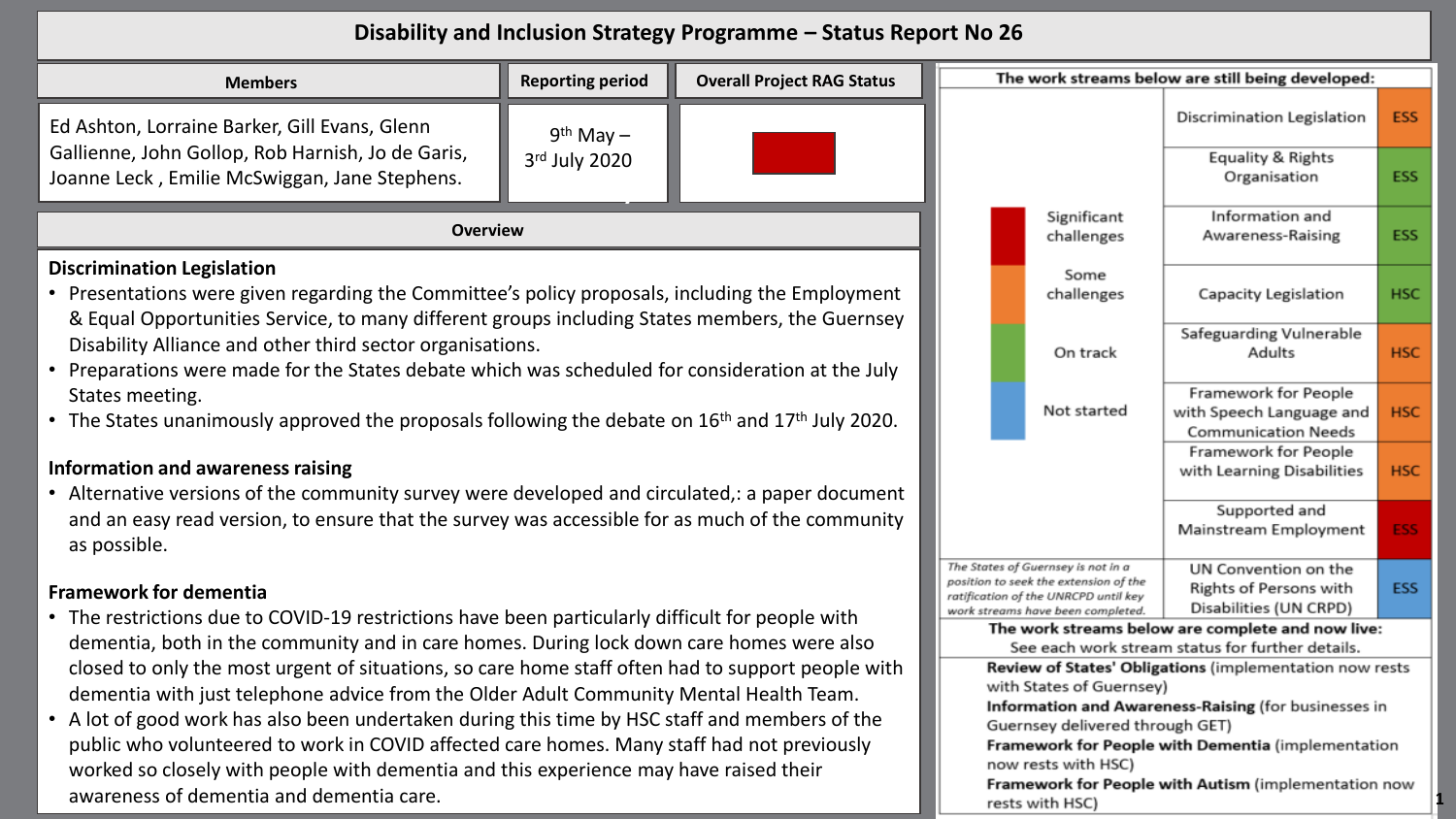## **Disability and Inclusion Strategy Programme Board – Status Report - Workstreams**

| <b>Discrimination Legislation</b>         |                  | Current Status: 29 <sup>th</sup> May-4 <sup>th</sup> July                                                                                                                                                                                                                                                                                                                                                                                                                                                                                                                                                                                                                                                                                                                                                                                                                                                                                                                                                                                                                                                                                                                                                                         | Next Period: 5 <sup>th</sup> July-28 <sup>th</sup> August                                                                                                                                                                                    |
|-------------------------------------------|------------------|-----------------------------------------------------------------------------------------------------------------------------------------------------------------------------------------------------------------------------------------------------------------------------------------------------------------------------------------------------------------------------------------------------------------------------------------------------------------------------------------------------------------------------------------------------------------------------------------------------------------------------------------------------------------------------------------------------------------------------------------------------------------------------------------------------------------------------------------------------------------------------------------------------------------------------------------------------------------------------------------------------------------------------------------------------------------------------------------------------------------------------------------------------------------------------------------------------------------------------------|----------------------------------------------------------------------------------------------------------------------------------------------------------------------------------------------------------------------------------------------|
| Project Lead:                             | <b>ESS</b>       | Presentation (including livestream) to GDA members regarding the<br>$\bullet$<br>Committee's policy proposals $-24$ <sup>th</sup> June 2020.<br>Presentation to representatives of Equality Guernsey, Guerns Against<br>$\bullet$<br>Discrimination, #blacklivesmatter local organising Committee<br>regarding the Committee's policy proposals - 30 <sup>th</sup> June 2020.<br>Presentation to States members regarding the Committee's policy<br>proposals - 2nd July 2020.<br>Provided background information and technical advice to States<br>Members regarding amendments under consideration.<br>Ongoing preparation for the States debate - scheduled for<br>consideration at the July States meeting (15 <sup>th</sup> -17 <sup>th</sup> July 2020).<br><b>Risks to workstream</b><br>• Any risks that could impact the States agenda (e.g. if there is too much<br>other business to give sufficient time to debate this item, or if COVID-<br>19 impacts the States Meeting or the Committee's participation in it).<br>If debate is not concluded by $17th$ July, it may be finalised at a rollover<br>$\bullet$<br>meeting (yet to be scheduled) or at the August meeting of the States<br>(19th-21st August 2020). | Committee meeting to discuss views in respect of all<br>Amendments lodged as at 13 <sup>th</sup> July 2020.<br>• Any work required to support preparation for the States<br>Meeting, respond to enquiries, provide clarifications.           |
| <b>Target Completion</b><br>Date:         | <b>July 2020</b> |                                                                                                                                                                                                                                                                                                                                                                                                                                                                                                                                                                                                                                                                                                                                                                                                                                                                                                                                                                                                                                                                                                                                                                                                                                   |                                                                                                                                                                                                                                              |
| <b>RAG Status:</b>                        | Amber            |                                                                                                                                                                                                                                                                                                                                                                                                                                                                                                                                                                                                                                                                                                                                                                                                                                                                                                                                                                                                                                                                                                                                                                                                                                   | Ensure advice is available if/when Amendments are under<br>consideration.<br>• Any communications work required.<br>The States unanimously approved the proposals following the<br>debate on the 16 <sup>th</sup> and 17 <sup>th</sup> July. |
| <b>Equality Rights Organisation (ERO)</b> |                  | Current Status: 29th May-4th July                                                                                                                                                                                                                                                                                                                                                                                                                                                                                                                                                                                                                                                                                                                                                                                                                                                                                                                                                                                                                                                                                                                                                                                                 | Next Period: 5 <sup>th</sup> July- 28 <sup>th</sup> August                                                                                                                                                                                   |
| Project Lead:                             | ESS              | Presentations regarding the Committee's policy proposals, including in<br>$\bullet$<br>respect of the Employment & Equal Opportunities Service:<br>• $GDA - 24$ <sup>th</sup> June 2020.<br>Representatives of Equality Guernsey, Guerns Against<br>Discrimination, #blacklivesmatter local organising Committee -                                                                                                                                                                                                                                                                                                                                                                                                                                                                                                                                                                                                                                                                                                                                                                                                                                                                                                                | Committee meeting to discuss views in respect of all<br>Amendments lodged as at 13 <sup>th</sup> July 2020.                                                                                                                                  |
| <b>Target Completion</b><br>Date:         | <b>July 2020</b> |                                                                                                                                                                                                                                                                                                                                                                                                                                                                                                                                                                                                                                                                                                                                                                                                                                                                                                                                                                                                                                                                                                                                                                                                                                   | Any work required to support preparation for the States Meeting,<br>respond to enquiries, provide clarifications.<br>• Any communications work required.                                                                                     |
| <b>RAG Status:</b>                        | Green            | 30th June 2020.<br>• States members-2nd July 2020.<br>Provided background information and technical advice to States<br>$\bullet$<br>Members regarding amendments under consideration.<br>Ongoing preparation for the States debate - scheduled for<br>consideration at the July States meeting (15 <sup>th</sup> -17 <sup>th</sup> July 2020).                                                                                                                                                                                                                                                                                                                                                                                                                                                                                                                                                                                                                                                                                                                                                                                                                                                                                   | The States unanimously approved the proposals following the<br>debate on the 16 <sup>th</sup> and 17 <sup>th</sup> July.                                                                                                                     |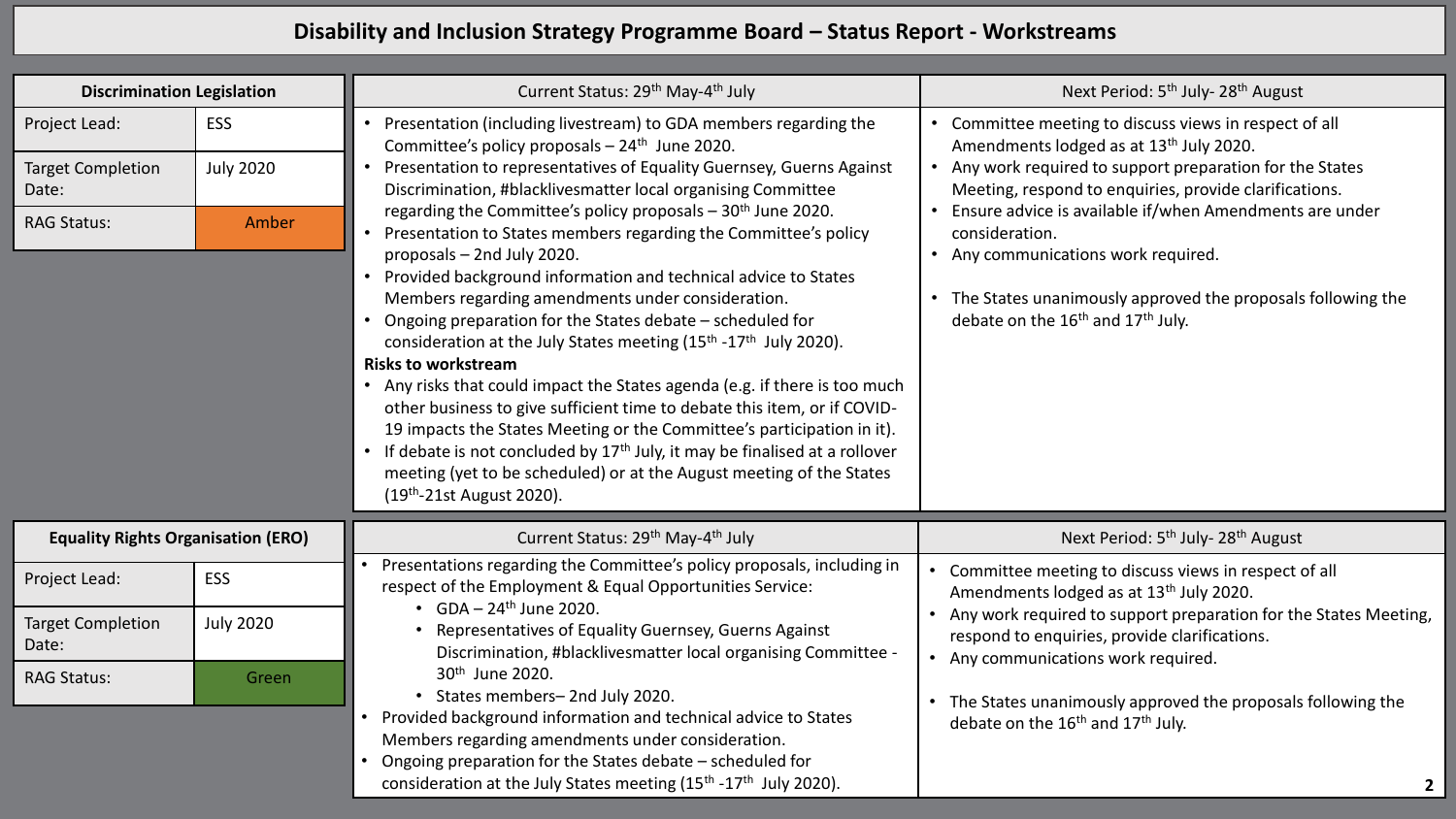| <b>Capacity Legislation</b>                                              |                                   | Current Status: 29 <sup>th</sup> May-4 <sup>th</sup> July                                                                                                                                                                                                                                                                                                                                                                                                                                                                                                                                                                                                                                                                                                                                                                                                                                                                                                                                                                                                                                             | Next Period: 5 <sup>th</sup> July-28 <sup>th</sup> August                                                                                                                                                                                                                                                                                                                                                                                                                                                                                           |
|--------------------------------------------------------------------------|-----------------------------------|-------------------------------------------------------------------------------------------------------------------------------------------------------------------------------------------------------------------------------------------------------------------------------------------------------------------------------------------------------------------------------------------------------------------------------------------------------------------------------------------------------------------------------------------------------------------------------------------------------------------------------------------------------------------------------------------------------------------------------------------------------------------------------------------------------------------------------------------------------------------------------------------------------------------------------------------------------------------------------------------------------------------------------------------------------------------------------------------------------|-----------------------------------------------------------------------------------------------------------------------------------------------------------------------------------------------------------------------------------------------------------------------------------------------------------------------------------------------------------------------------------------------------------------------------------------------------------------------------------------------------------------------------------------------------|
| Project Lead:<br><b>Target Completion</b><br>Date:<br><b>RAG Status:</b> | <b>HSC</b><br>April 2020<br>Green | Limited progress has been made during this reporting period due to<br>$\bullet$<br>the need to prioritise other policy workstreams in Health & Social Care<br>(HSC) on a short-term basis.<br>This remains a high priority for the Committee for Health & Social Care<br>and further progress is expected to be made in the next reporting<br>period.                                                                                                                                                                                                                                                                                                                                                                                                                                                                                                                                                                                                                                                                                                                                                 | HSC will be looking closely at the key tasks that will need to be<br>completed to ensure readiness for the introduction of the Law.<br>This will include establishing key milestones for progressing the<br>drafting of secondary legislation; working with key stakeholder<br>groups to raise awareness of the requirements of the Law;<br>drafting the Code of Practice; and formulating a training plan.<br>Other workstreams also need to be considered in due course, in a<br>wider strategic context, including proposals for the development |
| <b>Information &amp; awareness raising</b>                               |                                   | Current Status: 29 <sup>th</sup> May-4 <sup>th</sup> July                                                                                                                                                                                                                                                                                                                                                                                                                                                                                                                                                                                                                                                                                                                                                                                                                                                                                                                                                                                                                                             | of an advocacy service.<br>Next Period: 5 <sup>th</sup> July- 28 <sup>th</sup> August                                                                                                                                                                                                                                                                                                                                                                                                                                                               |
| Project Lead:                                                            | ESS                               | <b>Information</b><br>• Liaised with States communications team to ensure a paper version of                                                                                                                                                                                                                                                                                                                                                                                                                                                                                                                                                                                                                                                                                                                                                                                                                                                                                                                                                                                                          | <b>Information</b><br>Work with the re-formed election team to ensure the                                                                                                                                                                                                                                                                                                                                                                                                                                                                           |
| <b>Target Completion</b><br>Date:                                        | ongoing                           | the community survey available.<br>• Promoted and circulated this document to various organisations and                                                                                                                                                                                                                                                                                                                                                                                                                                                                                                                                                                                                                                                                                                                                                                                                                                                                                                                                                                                               | preparations for the election will ensure accessibility for all<br>islanders.                                                                                                                                                                                                                                                                                                                                                                                                                                                                       |
| <b>RAG Status:</b>                                                       | Green                             | community services, care homes and residential homes across the<br>islands.<br>Liaised with States Communications team and the Speech and<br>Language Therapy department to produce an easy read version of the<br>community survey form.<br>Promoted and circulated this document to various organisations and<br>community services, care homes and residential homes across the<br>islands.<br>Continued to update content on the signpost website.<br>The hidden disability awareness training presentation has been<br>updated. This now includes videos of islanders discussing different<br>hidden disabilities. This will be used for future hidden disability<br>training sessions.<br>• Many awareness training sessions have been postponed due to the<br>lockdown limitations. These will be rescheduled.<br>• Accessibility reviews of the last Island Games venues in preparation<br>for the Games in 2021.<br>Liaised with Royal Courts about access for disabled people during the<br>debate on the Discrimination legislation scheduled for 15 <sup>th</sup> -17 <sup>th</sup> July. | Promotion of the first meeting of the States Disability Forum-<br>postponed from April now rescheduled for September<br>• Finalise the document about Disability Information for the<br>"Information for Businesses" section on gov.gg.                                                                                                                                                                                                                                                                                                             |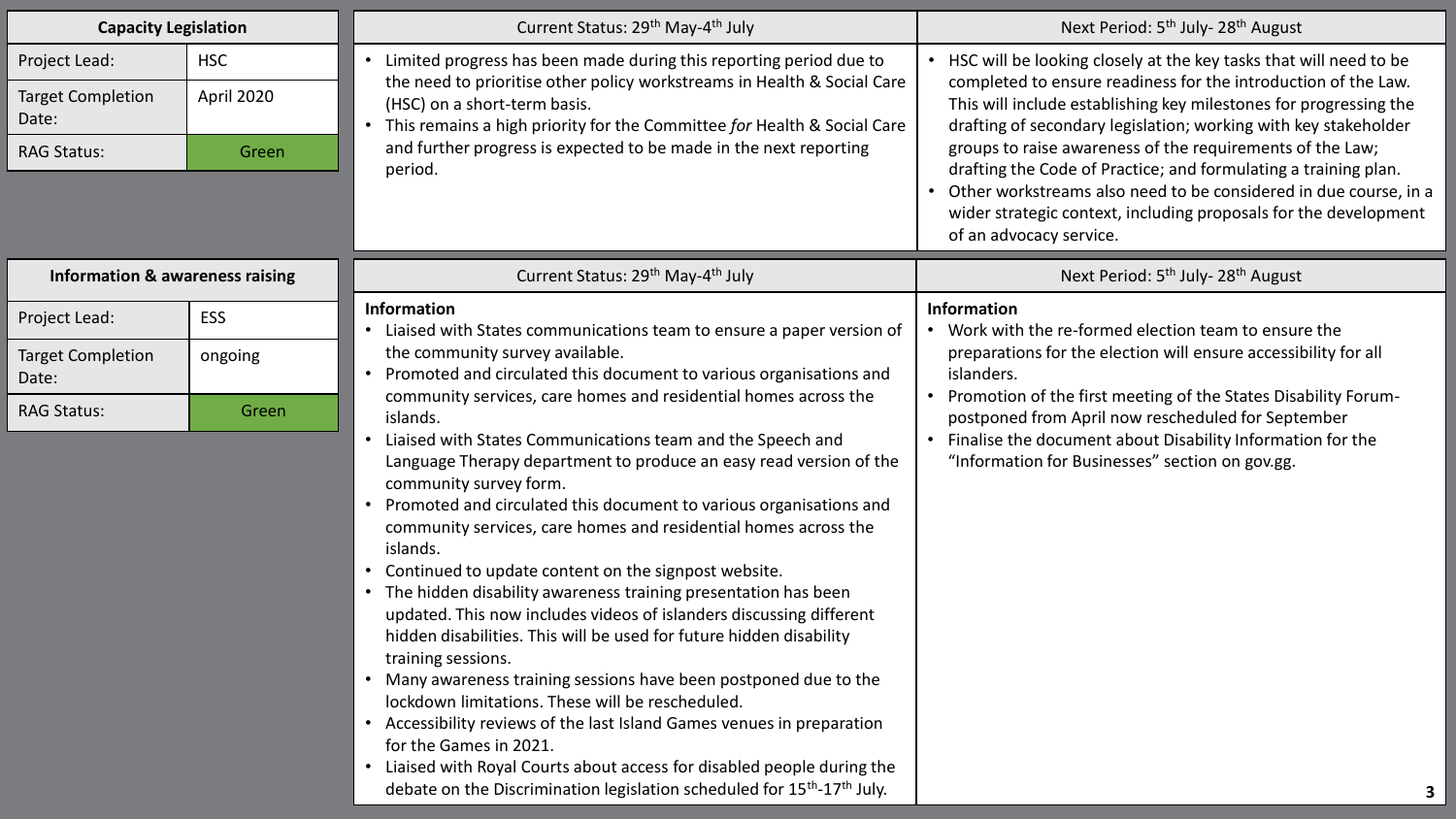| <b>Information &amp; awareness raising</b> | Current Status: 29 <sup>th</sup> May-4 <sup>th</sup> July                                                                                                                                                                                                                                                                                                                                                                                                                                                                                                                                                                                                                                                                                                                                                                                                                                                                                                                                                                                                                                                                                                                                                                                                                                                                                                                                                                                                                                                                                                                                                                                                                                                                                                                                                                              | Next Period: 5 <sup>th</sup> July- 28 <sup>th</sup> August                                                                                                                                                                                                                   |
|--------------------------------------------|----------------------------------------------------------------------------------------------------------------------------------------------------------------------------------------------------------------------------------------------------------------------------------------------------------------------------------------------------------------------------------------------------------------------------------------------------------------------------------------------------------------------------------------------------------------------------------------------------------------------------------------------------------------------------------------------------------------------------------------------------------------------------------------------------------------------------------------------------------------------------------------------------------------------------------------------------------------------------------------------------------------------------------------------------------------------------------------------------------------------------------------------------------------------------------------------------------------------------------------------------------------------------------------------------------------------------------------------------------------------------------------------------------------------------------------------------------------------------------------------------------------------------------------------------------------------------------------------------------------------------------------------------------------------------------------------------------------------------------------------------------------------------------------------------------------------------------------|------------------------------------------------------------------------------------------------------------------------------------------------------------------------------------------------------------------------------------------------------------------------------|
| continued                                  | Continuing to promote on social media, the availability of subtitles for<br>the media live stream presentations.<br>Liaison with supermarkets, via the States Officer in charge of the supply<br>chain, to highlight problems that disabled islanders were facing, due to<br>social distancing and reorganisation of shopping practices.<br>Communication with HSC senior managers about the disability review.<br>Promotion of the mobile phone logos for those who are deaf or hard of<br>hearing.<br>• The States of Guernsey Covid-19 website was reviewed by a screen<br>reader user. They commented it was easy to use and well structured.<br>The new websites, which are currently under development for the Legal<br>Aid and Financial Investigation Services, were reviewed for accessibility<br>and ease of use.<br>The annual report for the Disability Review was released on 1 <sup>st</sup> July.<br><b>Transport</b><br>• Ongoing review of accessible parking spaces-particularly with regard to<br>beach access.<br>An accessible parking space has been installed at Pembroke Bay<br>adjacent to the slipway. The Wooden Spoon charity's Beach Wheelchair<br>Scheme aims to provide better access for wheelchair users, people with<br>mobility impairment, and pushchairs by providing two beach<br>wheelchairs. The recent improvements to the slipway and the provision<br>of the parking space will support this project.<br>The provision of a ramp to access at the north end of the south<br>plantation. This replaces the steps and will improve access for many<br>islanders with physical disabilities.<br>Guidance has been issued regarding the charging of electric vehicles, to<br>ensure there is access, particularly for those with mobility impairments,.<br><b>Disability awareness training</b> | <b>Transport</b><br>• Improvements to the zebra crossing at the end of New Road, St<br>Sampson, realignment of the kerb edge, new lamp post and<br>flush blister paving.<br>Improvements to accessibility of the parking spaces at the<br>$\bullet$<br>North Beach car park. |
|                                            | • A total of 3,059 people have signed up to the training since its<br>commission. Of these, 156 have completed this training in 2020.                                                                                                                                                                                                                                                                                                                                                                                                                                                                                                                                                                                                                                                                                                                                                                                                                                                                                                                                                                                                                                                                                                                                                                                                                                                                                                                                                                                                                                                                                                                                                                                                                                                                                                  | Hidden disability training will be presented to the new Law<br>Enforcement recruits.                                                                                                                                                                                         |

**4**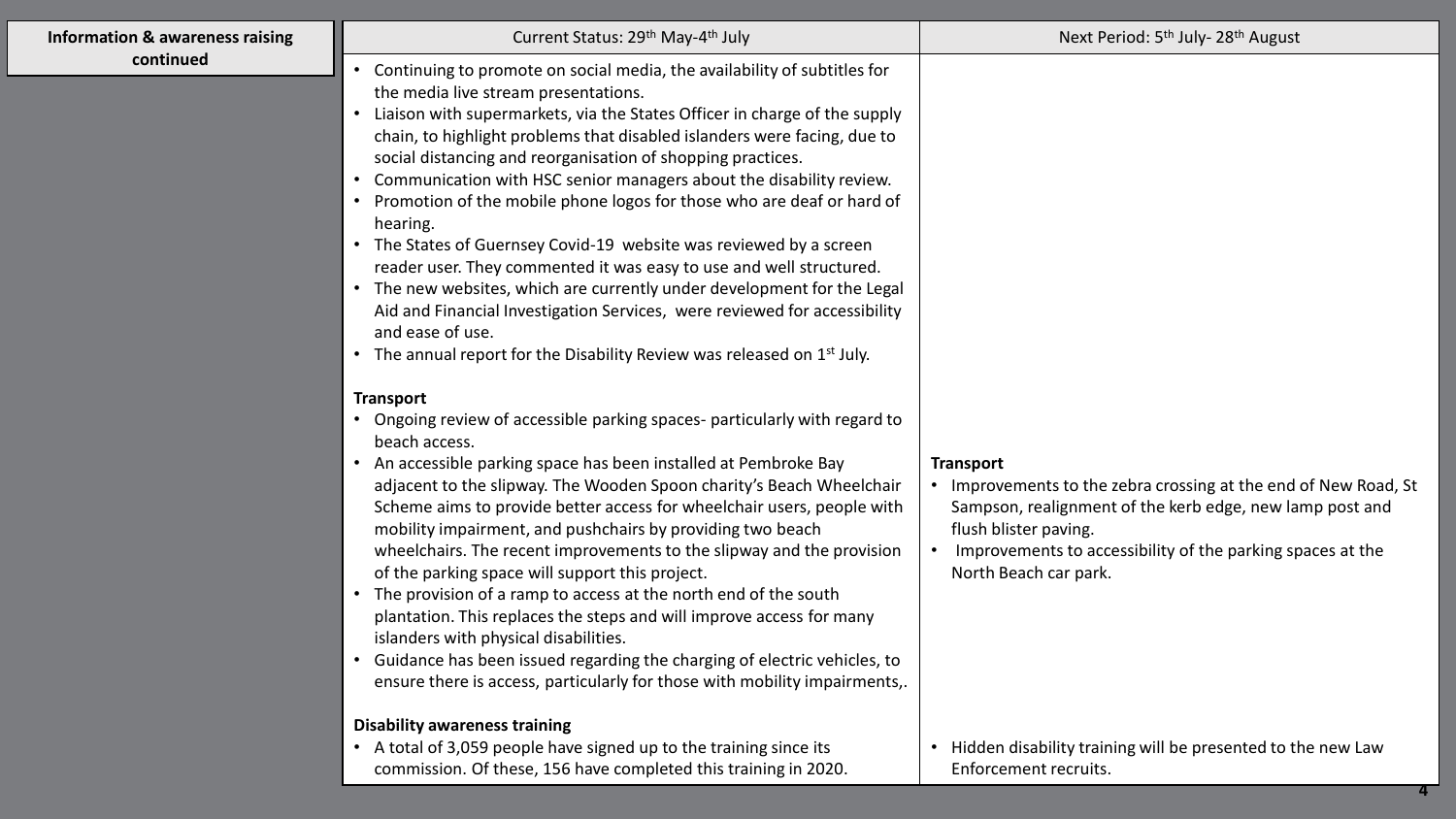| <b>Adult Safeguarding</b>                                                   |                                   | Current Status: 29 <sup>th</sup> May-4 <sup>th</sup> July                                                                                                                                                                                                                                                                                                                                                                                                                                                                                                                                                                                                                                                                                                                                    | Next Period: 5 <sup>th</sup> July- 28 <sup>th</sup> August                                                                                                                                                                                                                                                                                                                                                                                                                                        |
|-----------------------------------------------------------------------------|-----------------------------------|----------------------------------------------------------------------------------------------------------------------------------------------------------------------------------------------------------------------------------------------------------------------------------------------------------------------------------------------------------------------------------------------------------------------------------------------------------------------------------------------------------------------------------------------------------------------------------------------------------------------------------------------------------------------------------------------------------------------------------------------------------------------------------------------|---------------------------------------------------------------------------------------------------------------------------------------------------------------------------------------------------------------------------------------------------------------------------------------------------------------------------------------------------------------------------------------------------------------------------------------------------------------------------------------------------|
| Project Lead:<br><b>Target Completion</b><br>Date:<br><b>RAG Status:</b>    | <b>HSC</b><br><b>TBC</b><br>Amber | Task & Finish group took place in July to consider revised proposals to<br>be put forward to develop an Islands Safeguarding Adults Partnership<br>(ISAP)<br>Face to face adult MASH meetings have resumed (Previously carried out<br>$\bullet$<br>remotely) post lockdown<br><b>Risks</b><br>ISAP will require additional resource in terms of administration and<br>$\bullet$<br>training support as the existing resource was developed to meet the<br>needs of ISCP alone.<br>The development of a safeguarding adult framework for the Bailiwick of<br>$\bullet$<br>Guernsey has been a priority for some time and is particularly important<br>as not all the legal and regulatory frameworks are in place (as in the UK)<br>to offset the risk of harm or abuse to vulnerable adults. | • The paper providing a costed proposal for developing a<br>safeguarding adults framework including an Islands<br>Safeguarding Adults Partnership (ISAP) for the Bailiwick of<br>Guernsey to be presented by the Independent Chair to the<br>Health and Social Care Committee. The aim is to address gaps in<br>safeguarding adult arrangements which pose a risk to delivering<br>consistent and effective multi agency practice for adults at risk<br>of harm and abuse in Guernsey & Alderney. |
| Framework for people with Speech<br><b>Language and Communication Needs</b> |                                   | Current Status: 29 <sup>th</sup> May-4 <sup>th</sup> July                                                                                                                                                                                                                                                                                                                                                                                                                                                                                                                                                                                                                                                                                                                                    | Next Period: 5 <sup>th</sup> July- 28 <sup>th</sup> August                                                                                                                                                                                                                                                                                                                                                                                                                                        |
| Project Lead:                                                               | <b>HSC</b>                        | Continued mapping of completed consultations onto framework tool.<br>$\bullet$<br>Media release provided to the Communications team for community                                                                                                                                                                                                                                                                                                                                                                                                                                                                                                                                                                                                                                            | • Continue mapping consultations/service user feedback to<br>mapping tool.                                                                                                                                                                                                                                                                                                                                                                                                                        |
| <b>Target Completion</b><br>Date:                                           | Q4 2020                           | survey<br>Paediatric mapping of staff consultations completed.<br>Adult disability mapping of staff consultations completed.<br>$\bullet$<br>Adult service staff (hospital) mapping 3⁄4 completed.<br>$\bullet$<br>Indirect consultation via survey within HSC-circulated.<br>Service user feedback paediatric Speech Language Therapy (SLT) service<br>completed.<br><b>Risks</b><br>• Impact of Covid-19 on available resources<br>Resourcing e.g. ongoing release of SLT time, extension of contract with<br>off island provider, communications support for survey, draft testing etc.<br>Other priorities.<br>$\bullet$                                                                                                                                                                 | • Release media brief for community survey.<br>Online survey to be circulated to community stakeholders.<br>Circulate accessible survey to key stakeholders/service user                                                                                                                                                                                                                                                                                                                          |
| <b>RAG Status:</b>                                                          | Amber                             |                                                                                                                                                                                                                                                                                                                                                                                                                                                                                                                                                                                                                                                                                                                                                                                              | groups.<br>• Analyse online survey data HSC departments.<br>Draft headlines of framework document where existing themes<br>have emerged.                                                                                                                                                                                                                                                                                                                                                          |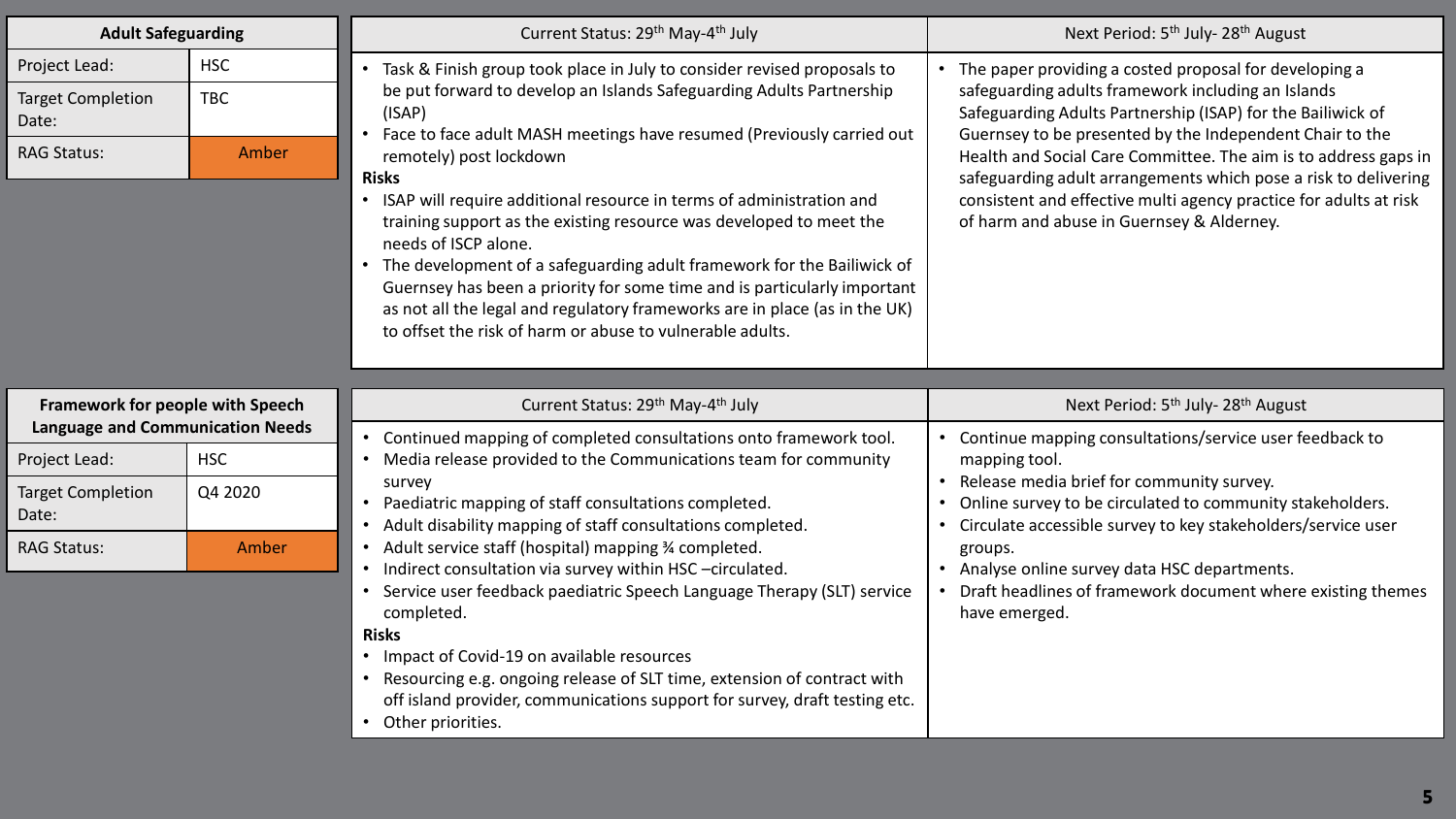| Framework for people with Learning<br><b>Disabilities</b>                        |                | Current Status: 29 <sup>th</sup> May-4 <sup>th</sup> July                                                                                                                                                                                                                                                                                                                                                                                                                                            | Next Period: 5 <sup>th</sup> July- 28 <sup>th</sup> August                                                                                                     |
|----------------------------------------------------------------------------------|----------------|------------------------------------------------------------------------------------------------------------------------------------------------------------------------------------------------------------------------------------------------------------------------------------------------------------------------------------------------------------------------------------------------------------------------------------------------------------------------------------------------------|----------------------------------------------------------------------------------------------------------------------------------------------------------------|
| Project Lead:                                                                    | <b>HSC</b>     | No update this period. Re prioritisation of work due to situation with<br>Covid-19.                                                                                                                                                                                                                                                                                                                                                                                                                  |                                                                                                                                                                |
| <b>Target Completion</b><br>Date:                                                |                |                                                                                                                                                                                                                                                                                                                                                                                                                                                                                                      |                                                                                                                                                                |
| <b>RAG Status:</b>                                                               | Amber          |                                                                                                                                                                                                                                                                                                                                                                                                                                                                                                      |                                                                                                                                                                |
| Supported and mainstream employment                                              |                | Current Status: 29 <sup>th</sup> May-4 <sup>th</sup> July                                                                                                                                                                                                                                                                                                                                                                                                                                            | Next Period: 5 <sup>th</sup> July- 28 <sup>th</sup> August                                                                                                     |
| Project Lead:                                                                    | ESS            | <b>Map of Services charts:</b><br>• Due to the COVID-19 situation, no progress has been made on this                                                                                                                                                                                                                                                                                                                                                                                                 | Appoint a new Project Support officer to the workstream.                                                                                                       |
| <b>Target Completion</b><br>Date:                                                | September 2020 | workstream during this period.<br>• The Project Support Officer role is now vacant and alternative<br>resources are being sourced.                                                                                                                                                                                                                                                                                                                                                                   | Enter the final phase of the project - and start to create a single<br>high level chart combining all the services provided by the States<br>and the agencies. |
| <b>RAG Status:</b>                                                               | <b>Red</b>     |                                                                                                                                                                                                                                                                                                                                                                                                                                                                                                      |                                                                                                                                                                |
| United Nations convention on the Rights<br>of Persons with Disabilities (UNCRPD) |                | Current Status: 29 <sup>th</sup> May-4 <sup>th</sup> July                                                                                                                                                                                                                                                                                                                                                                                                                                            | Next Period: 5 <sup>th</sup> July- 28 <sup>th</sup> August                                                                                                     |
| Project Lead:                                                                    | ESS            | The other work streams under the Strategy are working towards some<br>of the requirements of the UNCRPD, but currently no additional                                                                                                                                                                                                                                                                                                                                                                 |                                                                                                                                                                |
| <b>Target Completion</b><br>Date:                                                | <b>TBC</b>     | resources are allocated to this work.                                                                                                                                                                                                                                                                                                                                                                                                                                                                |                                                                                                                                                                |
| <b>RAG Status:</b>                                                               |                | Current Status: 29 <sup>th</sup> May-4 <sup>th</sup> July                                                                                                                                                                                                                                                                                                                                                                                                                                            | Next Period: 5 <sup>th</sup> July- 28 <sup>th</sup> August                                                                                                     |
| <b>Review of States' Obligations</b>                                             |                | Each Committee continues to identify tasks to deliver on each action<br>with appropriate timescales.                                                                                                                                                                                                                                                                                                                                                                                                 | • The Disability Officer will meet with the disability lead for the<br>Family Proceedings Advisory Service in August.                                          |
| Project Lead:                                                                    | <b>ESS</b>     | The Disability Officer wasn't able to meet with HSC managers in<br>$\bullet$<br>March, due to the situation with lockdown. All clinical area of the PEH<br>have since been contacted to with guidance to complete the<br>department audits to enable the development of an action plan.<br>The next Project Board meeting is planned for 31 <sup>st</sup> July 2020.<br>The Annual report from 2019 was published on 1st July 2020 and is<br>available by following the link Disability review 2019. | • The Disability Officer will meet with Managers of the Medical                                                                                                |
| Framework<br>completed                                                           | Implementation |                                                                                                                                                                                                                                                                                                                                                                                                                                                                                                      | Directorate at HSC.<br>• The Project Board is due to meet to discuss the update for Q3 on<br>16th October 2020.                                                |

**6**